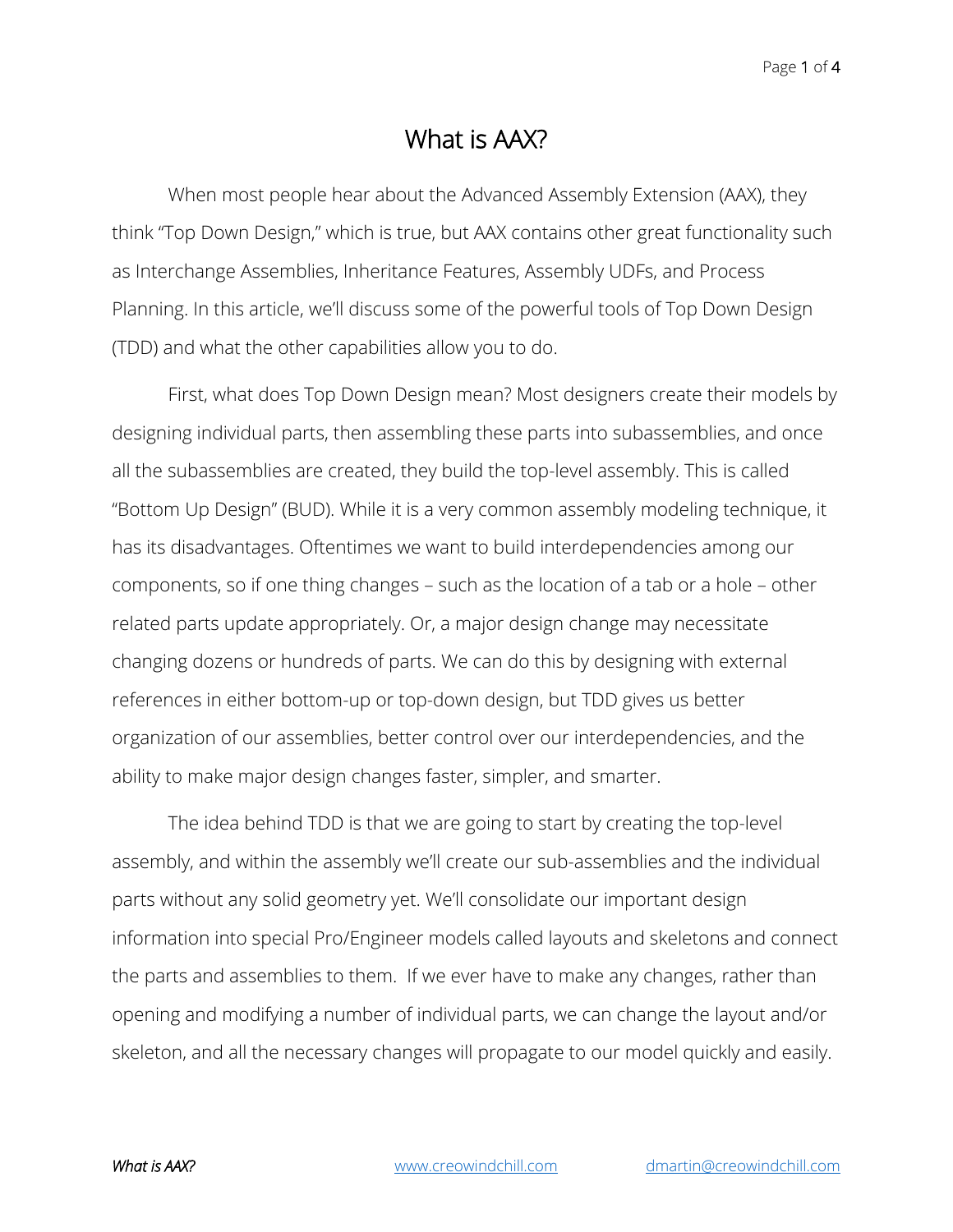## TOP DOWN DESIGN

The major tools for TDD are:

- **Layouts.** These are 2-D sheets like pages in a notebook that will contain important dimensions, parameters, and relations that will affect multiple components. They can also contain rough sketches, tables, notes, and balloons.
- Skeletons. These are special part models that will be the framework of our assemblies. They will contain datum features and surfaces, and we will assemble all our components directly to the skeleton. That way we can assemble components in any order, instead of having to wait for all the individual parts to be designed before we can build the assemblies, and it reduces the chance of Resolve Mode failures. Also, we'll consolidate any important geometry that needs to be referenced by multiple components in the skeleton.
- Data Sharing Features. We can copy geometry from one component to another, or from the skeleton to a part, to design with external references. One major advantage of data sharing features is that we can toggle the dependency on and off, in case we no longer want changes from one model to affect another.
- External reference control and investigation. We can control the ability of a model to make external references to another model, or for other models to make external references to it. We can also track down any external references in our assemblies.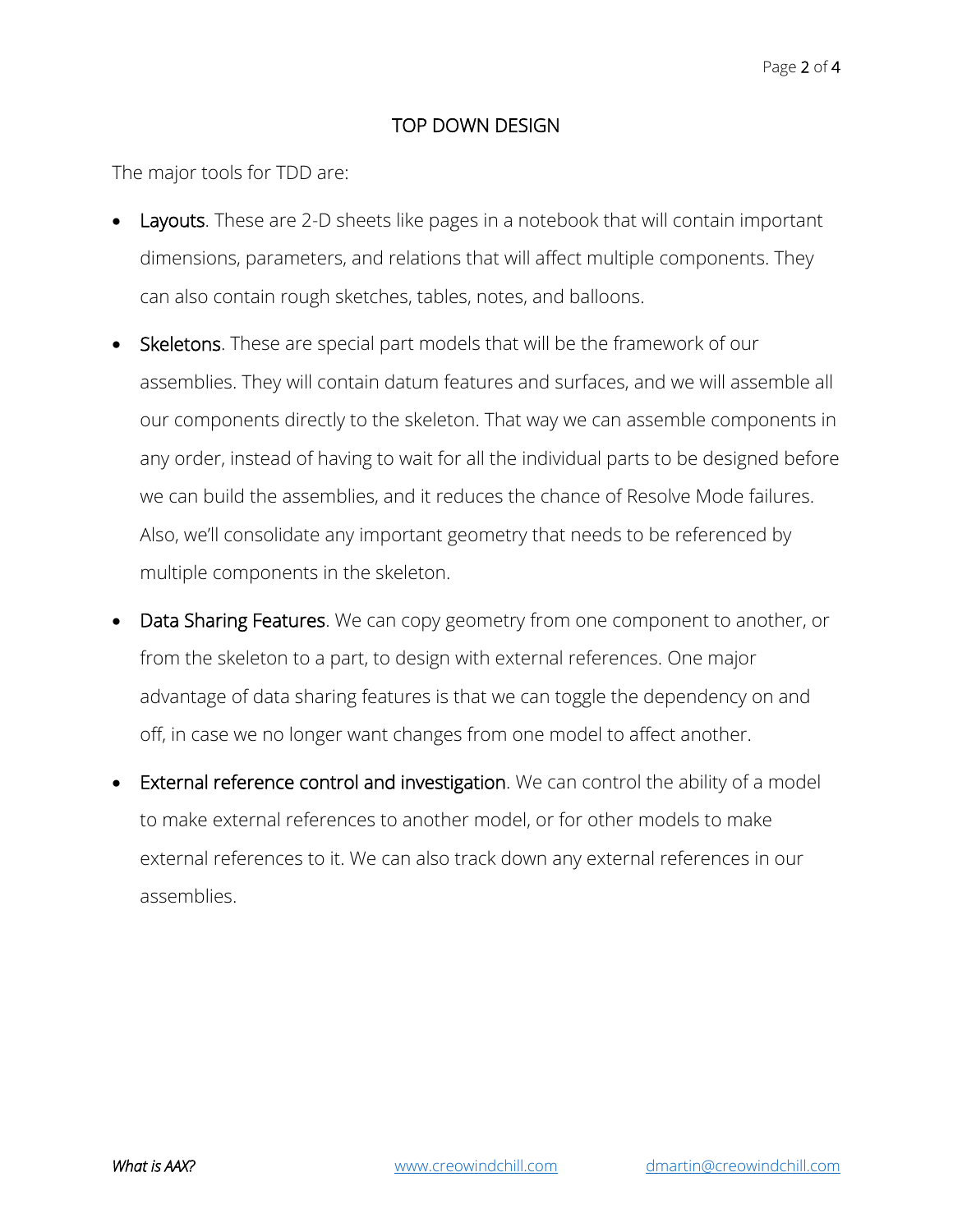## GENERAL ASSEMBLY CAPABILITIES

Now, let's talk about some of the other capabilities of AAX:

- Interchange Assemblies. These assemblies are like cabinets that contain related parts and subassemblies that can be easily swapped out one for another in other assemblies. An easy way to think of this are like different accessories you can put on Mr. Potato Head, or a variety of different nozzles you can put on a hose.
- Inheritance Features. These features allow you to inherit all the features from one part to another, and change dimensions and suppress features from the source model. It is a convenient way of making a different design without having to create a family table. They are also very useful in mold design, because we can apply shrinkage without changing the source model and turn off features that will be machined later. Furthermore, the dependency between the source and the target can be toggled on and off for change propagation.
- Assembly User Defined Features (UDFs). These are components that we want to place in another assembly in one shot without them appearing as a subassembly in our BOMs. For example, we can create a UDF consisting of a fastener, washer, and nut, and place them in an assembly in one operation as opposed to three. And like UDFs in part mode, we can variable dimensions (like assembly constraint offsets) and pre-defined family table variations.
- Pro/PROGRAM for Assemblies. This module allows you to turn an assembly's regeneration cycle into an interactive process, in which you can specify values for various dimensions and parameters in order to generate custom variations. The new result then can be instantiated into a new model.
- **Process Planning**. The Pro/PROCESS module allows us to create process plans that document the steps in putting an assembly together along with fixtures and